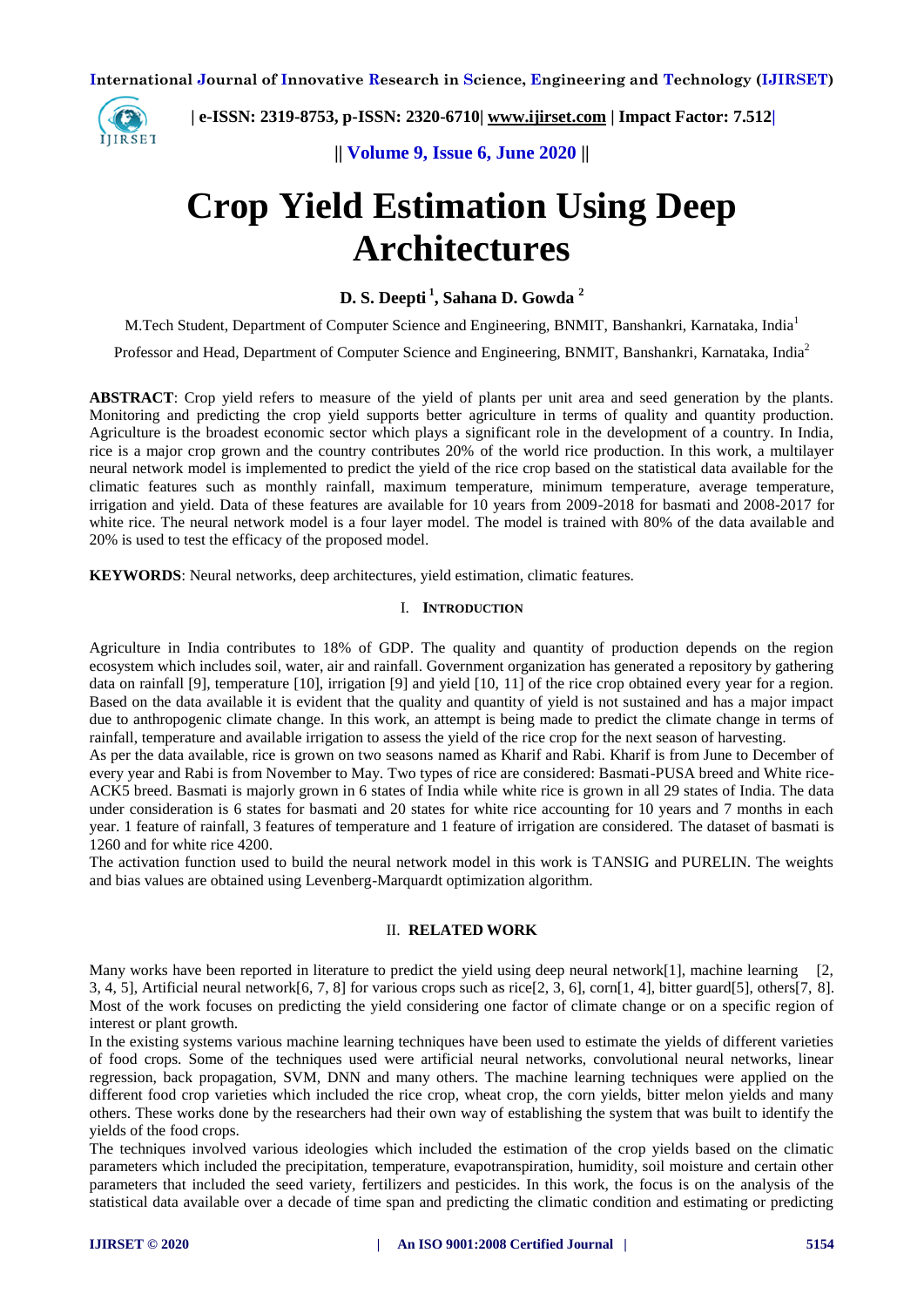

# **| e-ISSN: 2319-8753, p-ISSN: 2320-6710| [www.ijirset.com](http://www.ijirset.com/) | Impact Factor: 7.512|**

# **|| Volume 9, Issue 6, June 2020 ||**

the yield of the crop. This model is required in today's scenario to safeguard the farmers from the risk of crop/yield failure due to change in the climatic conditions in the ecosystem.

#### III. **METHODOLOGY**

A multilayer neural network model is implemented to predict the yield of the kharif rice crop based on the statistical features. These statistical features include the period of 10 years on rainfall, temperature and irrigation for various states of India.

#### **Description of the dataset**

The dataset mainly focuses on the climatic features that have an high impact on the yields of the kharif rice crop. These features include the yield, rainfall, maximum temperature, average temperature, minimum temperature and the area of irrigation.

All the features are considered for two types of rice, the basmati whose major breed is PUSA and the white rice whose major breed is ACK5.

The basmati rice is majorly grown in 6 states of India namely Haryana, Punjab, Uttarpradesh, Uttarakhand, Himachal Pradesh, Jammu and Kashmir. Where as the white rice is grown in all 29 states of India.

The weather features rainfall, maximum, average and minimum temperature are considered for a period of seven months, June – December, as the model is based on the kharif rice crop.

The total number of years or the data period considered for the analysis of features is  $10$  years.  $2009 - 2018$  for the basmati rice and 2008 – 2017 for the white rice.

- **Rainfall:** In the considered dataset, rainfall data was collected for seven months that is from June-December. İt is measured in terms of mm. The source data for rainfall is data.gov.in.
- **Temperature:** There are three limits of temperature that is being considered in the dataset: maximum, average and minimum temperature. They are obtained for seven months namely June-December. The temperatures are measured in °C. The source of data for the temperature is worldweatheronline.com.
- **Irrigation:** The total area of irrigation for various states is considered in the dataset. The area of irrigation is measured in thousand tons. The source of data for the irrigation is data.gov.in.
- **Yield:** The data of yield that is collected is measured in thousand tonnes for basmati rice and kg/hectare for the white rice. The source of data for the yield is www.apeda.gov.in for basmati rice and data.gov.in for the white rice.

A multilayer neural network model is demonstrated in figure 1 to show the details of inner layers.



Fig. 1 Architecture of Multilayer Neural Network

The multi layer neural network is designed using the MATLAB programming tool. It is made up of two hidden layers and an output layer. The description of the multi layer neural network that is built is as follows:

- **The Input:** The total number of inputs given to the input layer for the network model built is 10.
- **Hidden Layer:** The total number of hidden layers in the composed network model is 2. The number of neurons in each hidden layer is 3, using the following formula,

$$
\frac{\text{No of inputs + No of outputs}}{2} = \frac{10 + 1}{2} = 5.5
$$

Then, by applying square root to the answer number of nodes is calculated.

$$
\sqrt{5.5} = 2.34 = 3\,Nodes
$$

**Output Layer:** The total number of outputs in the output layer for the network model built is 1.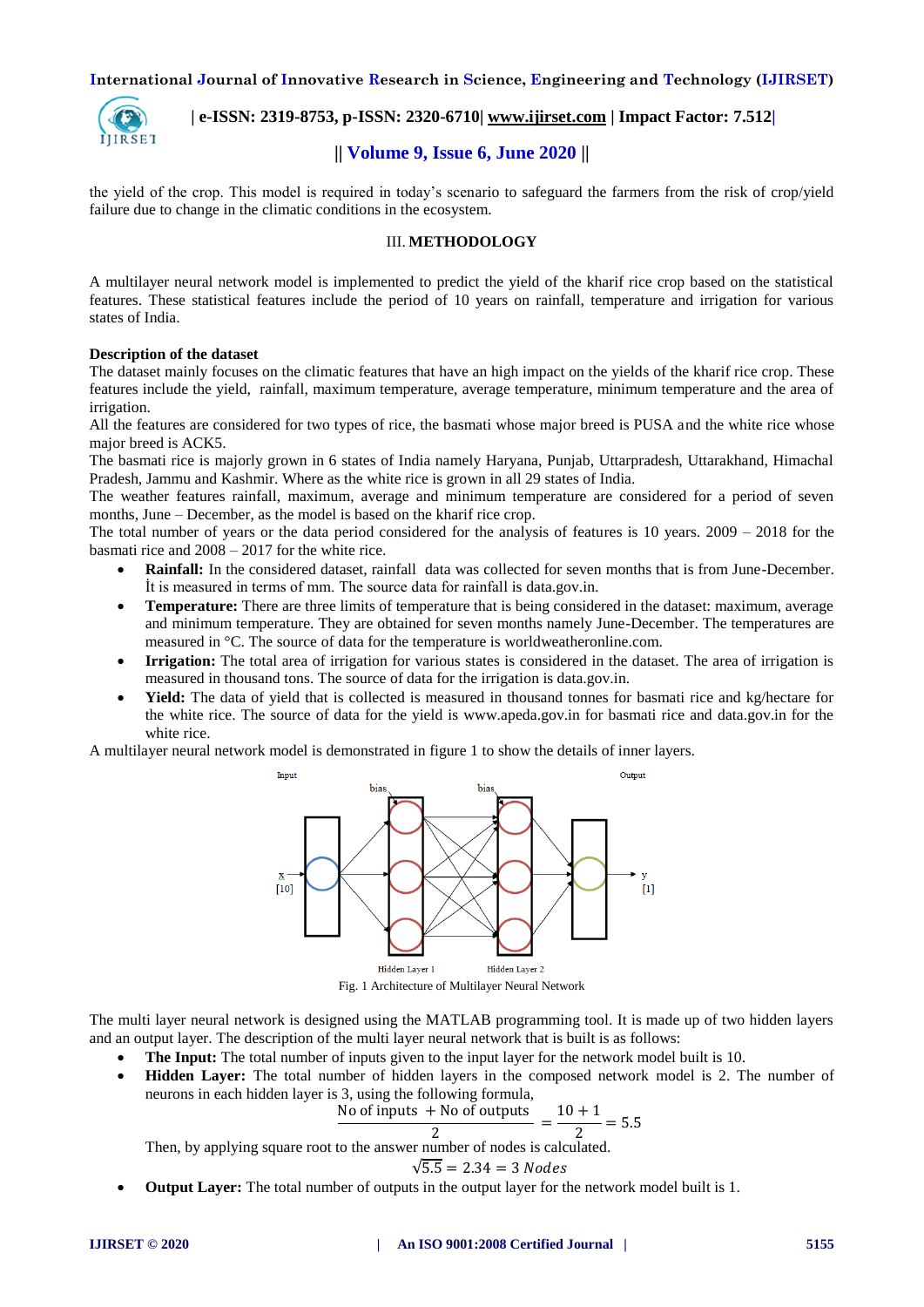

## **| e-ISSN: 2319-8753, p-ISSN: 2320-6710| [www.ijirset.com](http://www.ijirset.com/) | Impact Factor: 7.512|**

## **|| Volume 9, Issue 6, June 2020 ||**

- **Activation Function:** In MATLAB, the activation functions are termed as the transfer functions. In this work, two activation functions are used to implement the multi layer neural network. The first function used is the TANSIG and the second one is the PURELIN.
- **Bias Value and Weights:** The weights and bias values are updated using the network training function trainlm based on the Levenberg-Marquardt optimization.The syntax for the Levenberg-Marquardt optimization in MATLAB is: net.trainFcn = 'trainlm'.

## **Levenberg-Marquardt Optimization Algorithm**

Levenberg-Marquardt algorithm is a simple algorithm which is also termed as the damped-least squares method. The Levenberg-Marquardt algorithm is represented in a mathematical equation as follows:  $(\mathbf{J}^{\mathrm{t}}\mathbf{J} + \lambda \mathbf{I})\delta = \mathbf{J}^{\mathrm{t}}\mathbf{E}$ 

**J** = Jacobian Matrix

 $\lambda$  = Levenberg's damping factor

 $\delta$  = Weight update vector

 $E =$  Error vector

#### **Computing the Jacobian**

The Jacobian is a matrix of all of a vector-evaluated function's first order partial derivatives. In case of the multilayer neural network, it is an N-by-W matrix, where N is the number of inputs in the training set and W is the network's total number of parameters. It can be created by taking each output's partial derivatives in respect of each weight, and has the form:

$$
J = \begin{bmatrix} \frac{\partial F(x_1, w)}{\partial w_1} & \cdots & \frac{\partial F(x_1, w)}{\partial w_W} \\ \vdots & \ddots & \vdots \\ \frac{\partial F(x_N, w)}{\partial w_1} & \cdots & \frac{\partial F(x_N, w)}{\partial w_W} \end{bmatrix}.
$$

#### **Approximating the Hessian**

The Hessian generally doesn't need to be calculated for the least-squares problem. As stated earlier, the Jacobian matrix can be approximated using the formula:

 $H \approx J^{\dagger}J$ 

Hence, every iteration of the learning phase (epoch) will consist of the following basic steps:

- 1. To compute the Jacobian by using the finite chain rule
- 2. To compute the error gradient equation

$$
g = JtE
$$

3. Approximating the Hessian using the cross product of Jacobian rule

1.  $H = J^tJ$ 

- 4. Equation  $(H + \lambda I)\delta = g$  is solved to find  $\delta$
- 5. Updating the multilayer neural network's weights **w** using **δ**
- 6. Recalculate the sum of the squared errors using the weights that are updated
- 7. If the sum of the squared errors has not been reduced,
	- 1. Discard the new weights and increase the **λ**
- 8. Else decrease the value of **λ** using **v** and the stop.

## IV.**EXPERIMENTAL RESULTS**

In this proposed system, it is observed that the system implemented can be considered as one of the accurate and efficient methods to estimate the crop yields based on the results that are obtained. The multi layer neural network that is built using the MATLAB software depicts the accurate output for the given inputs and the set target values. By considering the inputs and the target values given that dataset is trained and the multilayer neural network is built. The trained dataset undergoes validation and testing in the performance phase in order to give the outputs of the crop yield and the respective parameters for the coming harvest season in the output layer of the designed neural network.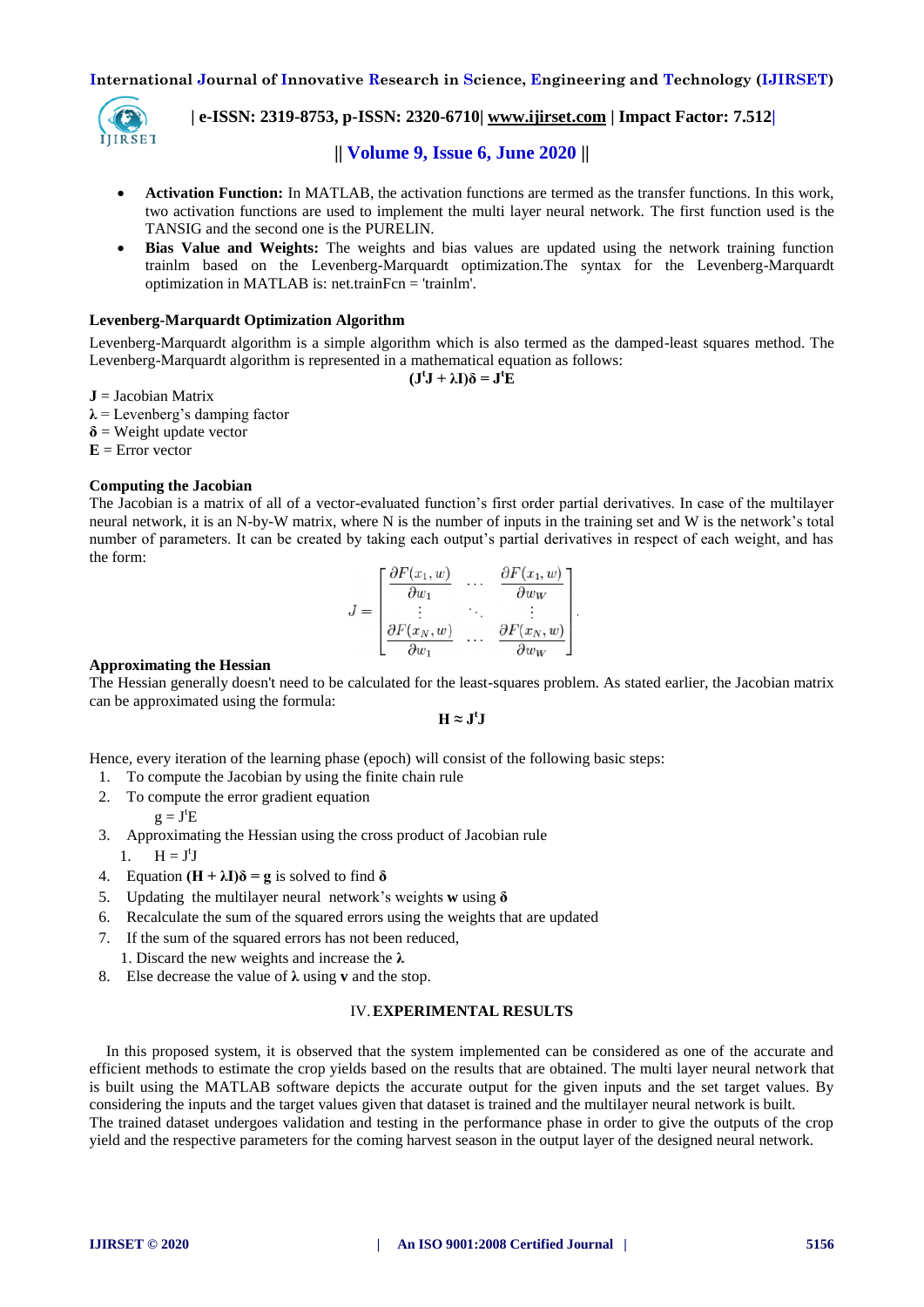

 **| e-ISSN: 2319-8753, p-ISSN: 2320-6710| [www.ijirset.com](http://www.ijirset.com/) | Impact Factor: 7.512|**

**|| Volume 9, Issue 6, June 2020 ||** 

| <b>Neural Network</b>                                                                                                                                           |                  |                  |              |
|-----------------------------------------------------------------------------------------------------------------------------------------------------------------|------------------|------------------|--------------|
| Hidden <sub>1</sub><br>Hidden <sub>2</sub><br>Output<br>Input<br>Dutput<br>10<br>$\overline{\mathbf{a}}$<br>$\overline{\mathbf{z}}$                             |                  |                  |              |
| <b>Algorithms</b>                                                                                                                                               |                  |                  |              |
| Data Division: Block (divideblock)<br>Training:<br>Levenberg-Marquardt (trainlm)<br>Performance: Mean Squared Error (mse)<br><b>Calculations:</b><br><b>MEX</b> |                  |                  |              |
| <b>Progress</b>                                                                                                                                                 |                  |                  |              |
| Epoch:                                                                                                                                                          | 0                | 100 iterations   | 100          |
| Time:                                                                                                                                                           |                  | 0:00:00          |              |
| Performance:                                                                                                                                                    | $2.06e + 06$     | 0.00185          | 0.00         |
| <b>Gradient:</b>                                                                                                                                                | $9.38e + 06$     | 19.2             | $1.00e-07$   |
| Mur                                                                                                                                                             | 0.00100          | 0.100            | $1.00e + 10$ |
| <b>Validation Checks:</b>                                                                                                                                       | $\mathbf{0}$     | $\Omega$         | 10           |
| <b>Plots</b>                                                                                                                                                    |                  |                  |              |
| Performance                                                                                                                                                     | (plotperform)    |                  |              |
| <b>Training State</b>                                                                                                                                           |                  | (plottrainstate) |              |
| <b>Error Histogram</b>                                                                                                                                          | (ploterrhist)    |                  |              |
| Regression                                                                                                                                                      | (plotregression) |                  |              |
| Fit                                                                                                                                                             | (plotfit)        |                  |              |
| Plot Interval:<br>1 epochs<br><u>A na promini po na promini promini promini pro</u>                                                                             |                  |                  |              |
| Maximum epoch reached.                                                                                                                                          |                  |                  |              |
|                                                                                                                                                                 |                  | Stop Training    | Cancel       |
| Fig. 2 NN Training Tool                                                                                                                                         |                  |                  |              |

The figure 2 shows the neural network training tool that is used in MATLAB to build the proposed system. It uses a method of divide block for the data division session. The training algorithm used is the Levenberg-Marquardt optimization. The fed in 100 epochs were successfully completed.



The regression analysis of the multilayer neural network implemented is shown in the figure 3. It depicts the model fit based on the target and output values.



Fig. 4 Multilayer neural network model